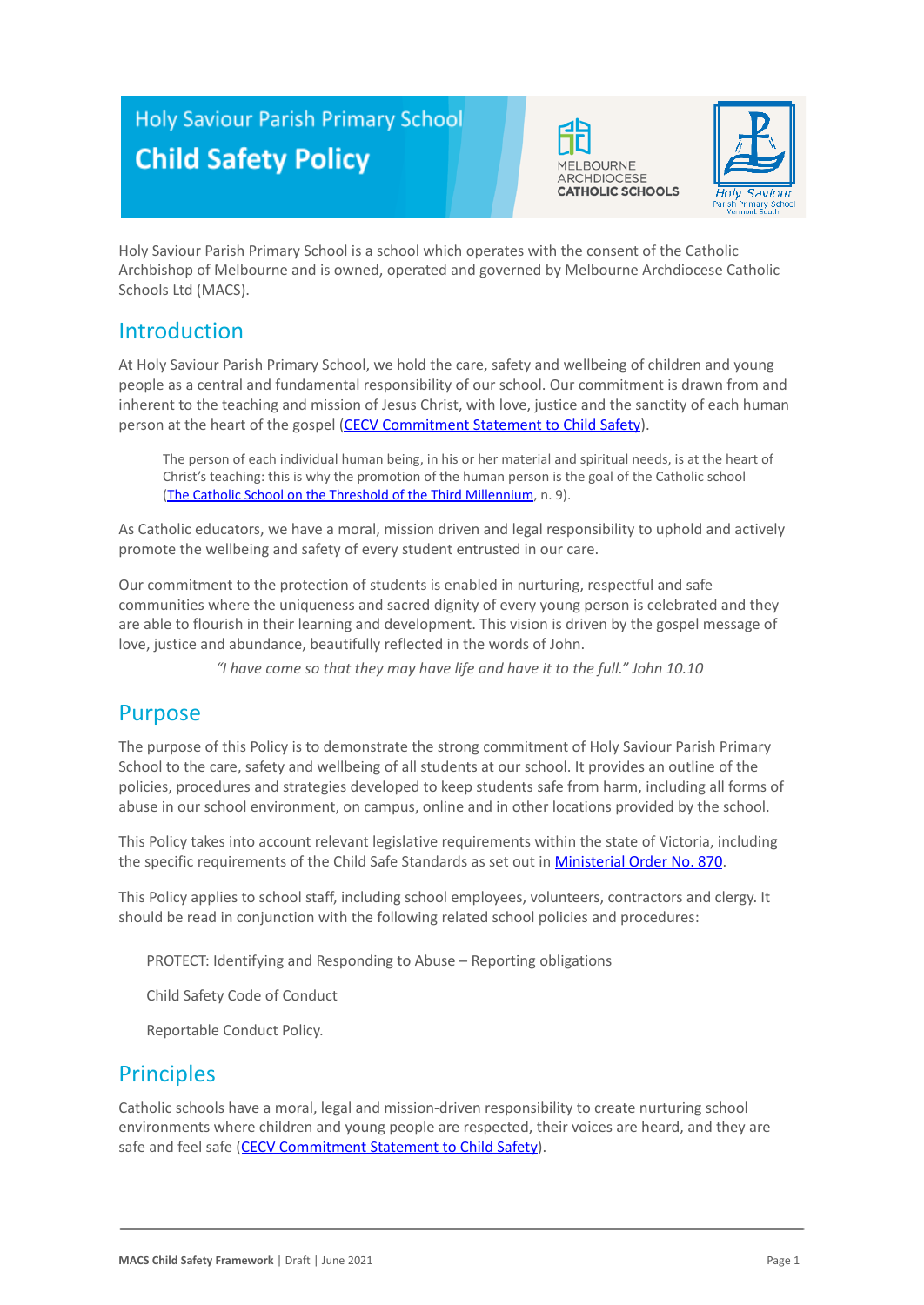The following principles underpin our commitment to child safety at Holy Saviour Parish Primary School:

- All students deserve, as a fundamental right, safety and protection from all forms of abuse and neglect.
- Our school works in partnership with families and the community to ensure that they are engaged in decision-making processes, particularly those that have an impact on child safety and protection.
- All students have the right to a thorough and systematic education in all aspects of personal safety, in partnership with their parents/carers.
- All adults in our school, including teaching and non-teaching staff, clergy, volunteers and contractors, have a responsibility to care for children and young people, to positively promote their wellbeing and to protect them from any kind of harm or abuse.
- The policies, guidelines and codes of conduct for the care, wellbeing and protection of students are based on honest, respectful and trusting relationships between adults and children and young people.
- Policies and practices demonstrate compliance with legislative requirements and cooperation with the Church, governments, the police and human services agencies.
- All persons involved in situations where harm is suspected or disclosed must be treated with sensitivity, dignity and respect.
- Staff, clergy, volunteers, contractors, parents and students should feel free to raise concerns about child safety, knowing these will be taken seriously by school leadership.
- Appropriate confidentiality will be maintained, with information being provided to those who have a right or a need to be informed, either legally or pastorally.

# **Definitions**

**Child** means a child enrolled as a student at the school.

#### **Child abuse** includes:

- 1. any act committed against a child involving:
	- a. a sexual offence
	- b. an offence under section 49B(2) of the *Crimes Act 1958* (grooming)
- 2. the infliction, on a child, of:
	- a. physical violence
	- b. serious emotional or psychological harm

serious neglect of a child ([Ministerial Order No.](http://www.gazette.vic.gov.au/gazette/Gazettes2016/GG2016S002.pdf) 870).

**Child safety** encompasses matters related to protecting all children from child abuse, managing the risk of child abuse, providing support to a child at risk of child abuse, and responding to incidents or allegations of child abuse [\(Ministerial Order No.](http://www.gazette.vic.gov.au/gazette/Gazettes2016/GG2016S002.pdf) 870).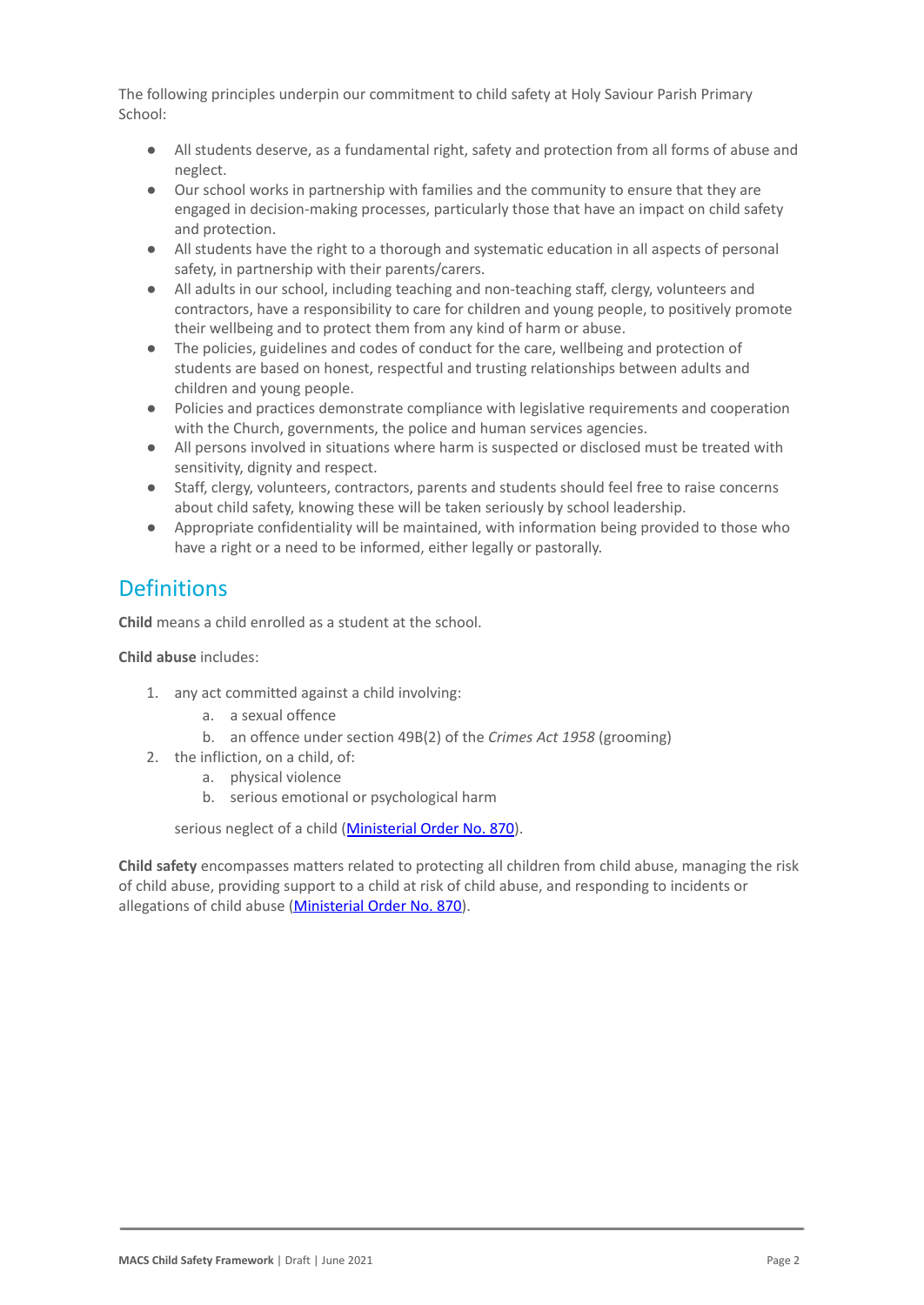**Child neglect** includes a failure to provide the child with an adequate standard of nutrition, medical care, clothing, shelter or supervision to the extent that the health and physical development of the child is significantly impaired or placed at serious risk ([PROTECT: Identifying and responding to all](http://www.cecv.catholic.edu.au/getmedia/ebe135a4-d1b3-48a0-81fe-50d4fc451bcd/Identifying-and-Responding-to-All-Forms-of-Abuse.aspx#page%3D27) forms [of abuse in Victorian schools](http://www.cecv.catholic.edu.au/getmedia/ebe135a4-d1b3-48a0-81fe-50d4fc451bcd/Identifying-and-Responding-to-All-Forms-of-Abuse.aspx#page%3D27)).

**Child physical abuse** generally consists of any non-accidental infliction of physical violence on a child by any person ([PROTECT: Identifying and responding to](https://www.cecv.catholic.edu.au/getmedia/ebe135a4-d1b3-48a0-81fe-50d4fc451bcd/Identifying-and-Responding-to-All-Forms-of-Abuse.aspx#page%3D15) all forms of abuse in Victorian schools).

**Child sexual abuse** is when a person uses power or authority over a child to involve them in sexual activity. It can include a wide range of sexual activity and does not always involve physical contact or force ([PROTECT: Identifying and responding to all](https://www.cecv.catholic.edu.au/getmedia/ebe135a4-d1b3-48a0-81fe-50d4fc451bcd/Identifying-and-Responding-to-All-Forms-of-Abuse.aspx#page%3D17) forms of abuse in Victorian schools).

**Emotional child abuse** occurs when a child is repeatedly rejected, isolated or frightened by threats, or by witnessing family violence (PROTECT: Identifying and [responding to all forms of abuse in Victorian schools](https://www.cecv.catholic.edu.au/getmedia/ebe135a4-d1b3-48a0-81fe-50d4fc451bcd/Identifying-and-Responding-to-All-Forms-of-Abuse.aspx#page%3D26)).

**Grooming** is when a person engages in predatory conduct to prepare a child for sexual activity at a later date. It can include communication and/or attempting to befriend or establish a relationship or other emotional connection with the child or their parent/carer ([PROTECT: Identifying and responding](https://www.cecv.catholic.edu.au/getmedia/ebe135a4-d1b3-48a0-81fe-50d4fc451bcd/Identifying-and-Responding-to-All-Forms-of-Abuse.aspx#page%3D20) [to all forms of abuse in Victorian schools\)](https://www.cecv.catholic.edu.au/getmedia/ebe135a4-d1b3-48a0-81fe-50d4fc451bcd/Identifying-and-Responding-to-All-Forms-of-Abuse.aspx#page%3D20).

**Mandatory reporting:** The legal requirement under the *Children, Youth and Families Act 2005* (Vic.) to protect children from harm relating to physical and sexual abuse. The Principal, registered teachers and early childhood teachers, school counsellors, religious clergy, medical practitioners and nurses at a school are mandatory reporters under this Act (PROTECT: [Identifying and responding to all forms of](http://www.cecv.catholic.edu.au/getmedia/ebe135a4-d1b3-48a0-81fe-50d4fc451bcd/Identifying-and-Responding-to-All-Forms-of-Abuse.aspx#page%3D8) [abuse in Victorian schools](http://www.cecv.catholic.edu.au/getmedia/ebe135a4-d1b3-48a0-81fe-50d4fc451bcd/Identifying-and-Responding-to-All-Forms-of-Abuse.aspx#page%3D8)).

**Reasonable belief:** When school staff are concerned about the safety and wellbeing of a child or young person, they must assess that concern to determine if a report should be made to the relevant agency. This process of considering all relevant information and observations is known as forming a reasonable belief. A 'reasonable belief' or a 'belief on reasonable grounds' is not the same as having proof, but is more than mere rumour or speculation. A reasonable belief is formed if a reasonable person in the same position would have formed the belief on the same grounds ([PROTECT: Identifying and](http://www.cecv.catholic.edu.au/getmedia/ebe135a4-d1b3-48a0-81fe-50d4fc451bcd/Identifying-and-Responding-to-All-Forms-of-Abuse.aspx#page%3D35) [responding to all forms of abuse in Victorian schools\)](http://www.cecv.catholic.edu.au/getmedia/ebe135a4-d1b3-48a0-81fe-50d4fc451bcd/Identifying-and-Responding-to-All-Forms-of-Abuse.aspx#page%3D35).

**Reportable conduct:** Five types of reportable conduct are listed in the *Child Wellbeing and Safety Act 2005* (Vic.) (as amended by the *Children Legislation Amendment (Reportable Conduct) Act 2017*). These include:

- 1. sexual offences (against, with or in the presence of a child)
- 2. sexual misconduct (against, with or in the presence of a child)
- 3. physical violence (against, with or in the presence of a child)
- 4. behaviour that is likely to cause significant emotional or psychological harm
- 5. significant neglect.

**School environment** means any physical or virtual place made available or authorised by the school governing authority for use by a child during or outside school hours, including:

- a campus of the school
- online school environments (including email and intranet systems) other locations provided by the school for a child's use (including, without limitation, locations used for school camps, sporting events, excursions, competitions and other events) ([Ministerial Order No. 870](http://www.gazette.vic.gov.au/gazette/Gazettes2016/GG2016S002.pdf)).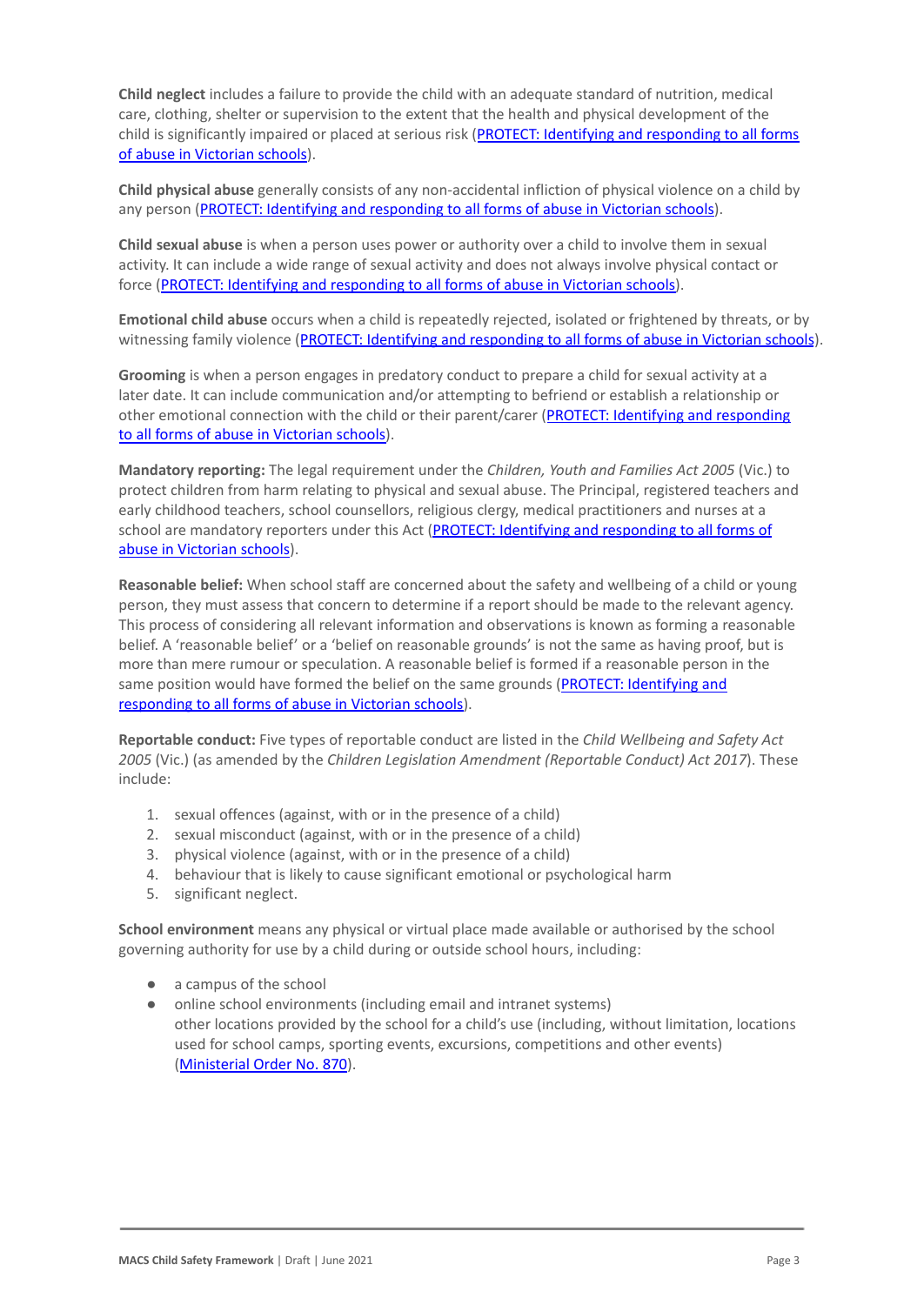**School staff** means an individual working in a school environment who is:

- directly engaged or employed by a school governing authority
- a volunteer or a contracted service provider (whether or not a body corporate or any other person is an intermediary) a minister of religion [\(Ministerial Order No. 870](http://www.gazette.vic.gov.au/gazette/Gazettes2016/GG2016S002.pdf)).

### Policy commitments

All students enrolled at Holy Saviour Parish Primary School have the right to feel safe and be safe. The wellbeing of children in our care will always be our first priority and we do not and will not tolerate child abuse. We aim to create a child-safe and child-friendly environment where children are free to enjoy life to the full without any concern for their safety. There is particular attention paid to the most vulnerable children, including Aboriginal and Torres Strait Islander children, children from culturally and/or linguistically diverse backgrounds, and children with a disability.

#### **Our commitment to our students**

- We commit to the safety and wellbeing of all children and young people enrolled in our school.
- We commit to providing children and young people with positive and nurturing experiences.
- We commit to listening to children and young people, and empowering them by taking their views seriously and addressing any concerns that they raise with us.
- We commit to taking action to ensure that children and young people are protected from abuse or harm.
- We commit to teaching children and young people the necessary skills and knowledge to understand and maintain their personal safety and wellbeing.
- We commit to seeking input and feedback from students regarding the creation of a safe school environment.

#### **Our commitment to parents and carers**

- We commit to communicating honestly and openly with parents and carers about the wellbeing and safety of their children.
- We commit to engaging with, and listening to, the views of parents and carers about our child safety practice, policies and procedures.
- We commit to transparency in our decision-making with parents and carers where it will not compromise the safety of children or young people.
- We commit to acknowledging the cultural diversity of students and families, and being sensitive to how this may impact on student safety issues.
- We commit to continuously reviewing and improving our systems to protect children from abuse.

### **Our commitment to our school staff (school employees, volunteers, contractors and clergy)**

- We commit to providing all Holy Saviour Parish Primary School staff with the necessary support to enable them to fulfil their roles. This will include regular and appropriate learning opportunities.
- We commit to providing regular opportunities to clarify and confirm policy and procedures in relation to child safety, and young people's protection and wellbeing. This will include annual training in the principles and intent of the Child Safety Policy and Child Safety Code of Conduct, and staff responsibilities to report concerns.
- We commit to listening to all concerns voiced by Holy Saviour Parish Primary School staff. clergy, volunteers and contractors about keeping children and young people safe from harm.
- We commit to providing opportunities for Holy Saviour Parish Primary School school employees, volunteers, contractors and clergy to receive formal debriefing and counselling arising from incidents of the abuse of a child or young person.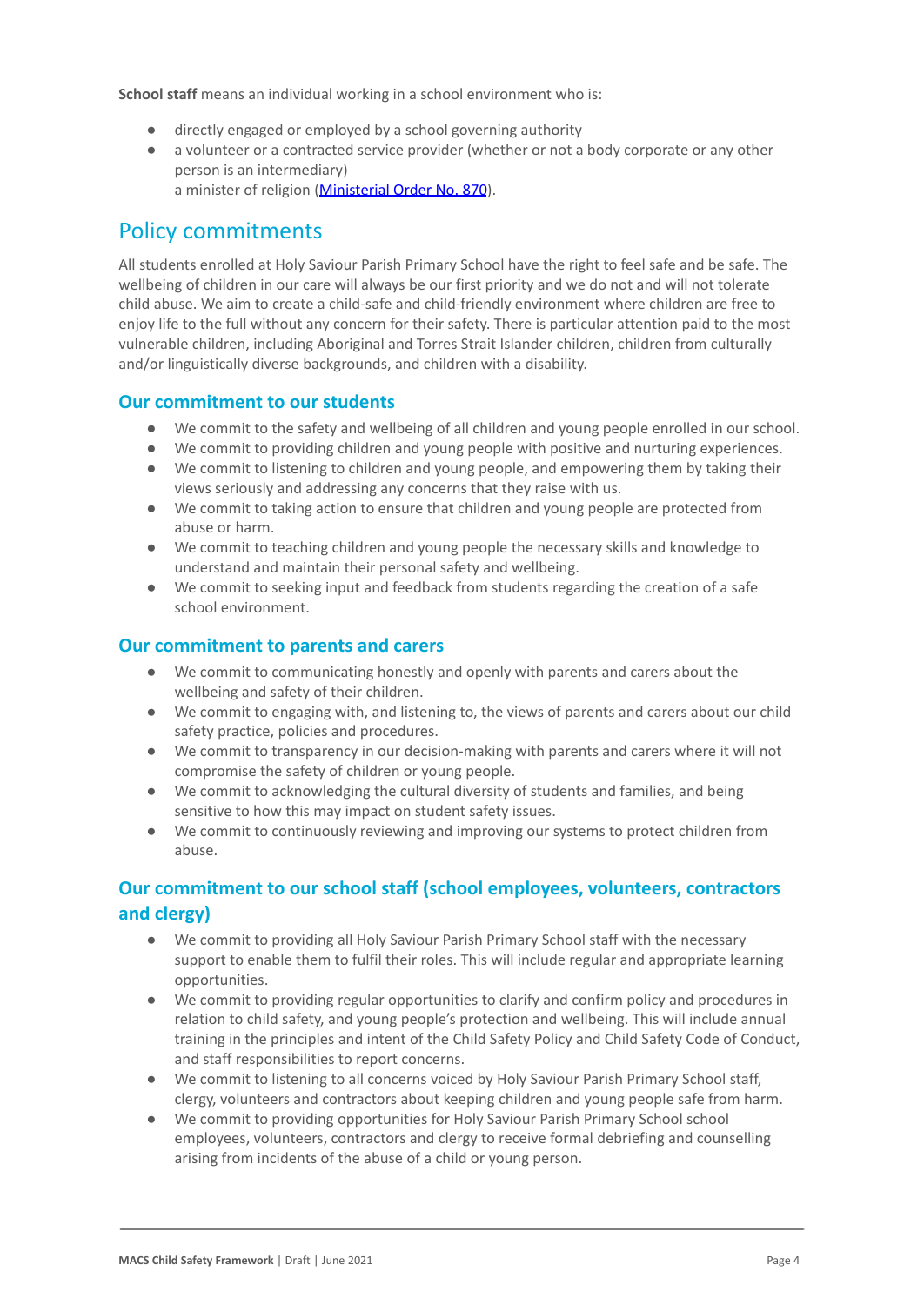# Responsibilities and organisational arrangements

Everyone employed or volunteering at Holy Saviour Parish Primary School has a responsibility to understand the important and specific role they play individually and collectively to ensure that the wellbeing and safety of all students is at the forefront of all they do and every decision they make ([CECV Commitment Statement to Child Safety](https://www.cecv.catholic.edu.au/getmedia/b5d43278-51b9-4704-b45a-f14e50546a70/Commitment-Statement-A4.aspx)).

The school has allocated roles and responsibilities for child safety as follows:

*Principal, Deputy Principal & Learning Diversity Leader*

#### **Guide to responsibilities of school leadership**

The Principal, the school governing authority and school leaders at Holy Saviour Parish Primary School recognise their particular responsibility to ensure the development of preventative and proactive strategies that promote a culture of openness, awareness of and shared responsibility for child safety. Responsibilities include:

- creating an environment for children and young people to be safe and to feel safe
- upholding high principles and standards for all staff, clergy, volunteers and contractors
- promoting models of behaviour between adults and children and young people based on mutual respect and consideration
- ensuring thorough and rigorous practices are applied in the recruitment, screening and ongoing professional learning of staff
- ensuring that school personnel have regular and appropriate learning to develop their knowledge of, openness to and ability to address child safety matters
- providing regular opportunities to clarify and confirm legislative obligations, policy and procedures in relation to children and young people's protection and wellbeing ensuring the school meets the specific requirements of the Victorian Child Safe Standards as set out in [Ministerial Order No. 870](http://www.gazette.vic.gov.au/gazette/Gazettes2016/GG2016S002.pdf)

ensuring the school takes specific action to protect children from abuse in line with the three new criminal offences introduced under the *Crimes Act 1958* (Vic.) and in line with [PROTECT:](http://www.cecv.catholic.edu.au/getmedia/ebe135a4-d1b3-48a0-81fe-50d4fc451bcd/Identifying-and-Responding-to-All-Forms-of-Abuse.aspx) [Identifying and responding to all forms of abuse in](http://www.cecv.catholic.edu.au/getmedia/ebe135a4-d1b3-48a0-81fe-50d4fc451bcd/Identifying-and-Responding-to-All-Forms-of-Abuse.aspx) Victorian schools.

#### **Guide to responsibilities of school staff**

Responsibilities of school staff (school employees, volunteers, contractors and clergy) include:

- treating children and young people with dignity and respect, acting with propriety, providing a duty of care, and protecting children and young people in their care
- following the legislative and internal school policies, procedures and processes in the course of their work, if they form a reasonable belief that a child or young person has been or is being abused or neglected
- providing a physically and psychologically safe environment where the wellbeing of children and young people is nurtured
- undertaking regular training and education in order to understand their individual responsibilities in relation to child safety, and the wellbeing of children and young people
- assisting children and young people to develop positive, responsible and caring attitudes and behaviours which recognise the rights of all people to be safe and free from abuse
- following the school's Child Safety Code of Conduct.

#### **Organisational arrangements**

The Principal has the overall leadership role in monitoring and responding to the policy, procedures and practices for child safety in Holy Saviour Parish Primary School in accordance with this Policy.

We have appointed a Child Safety Lead/Officer and the role description is available in the staff handbook: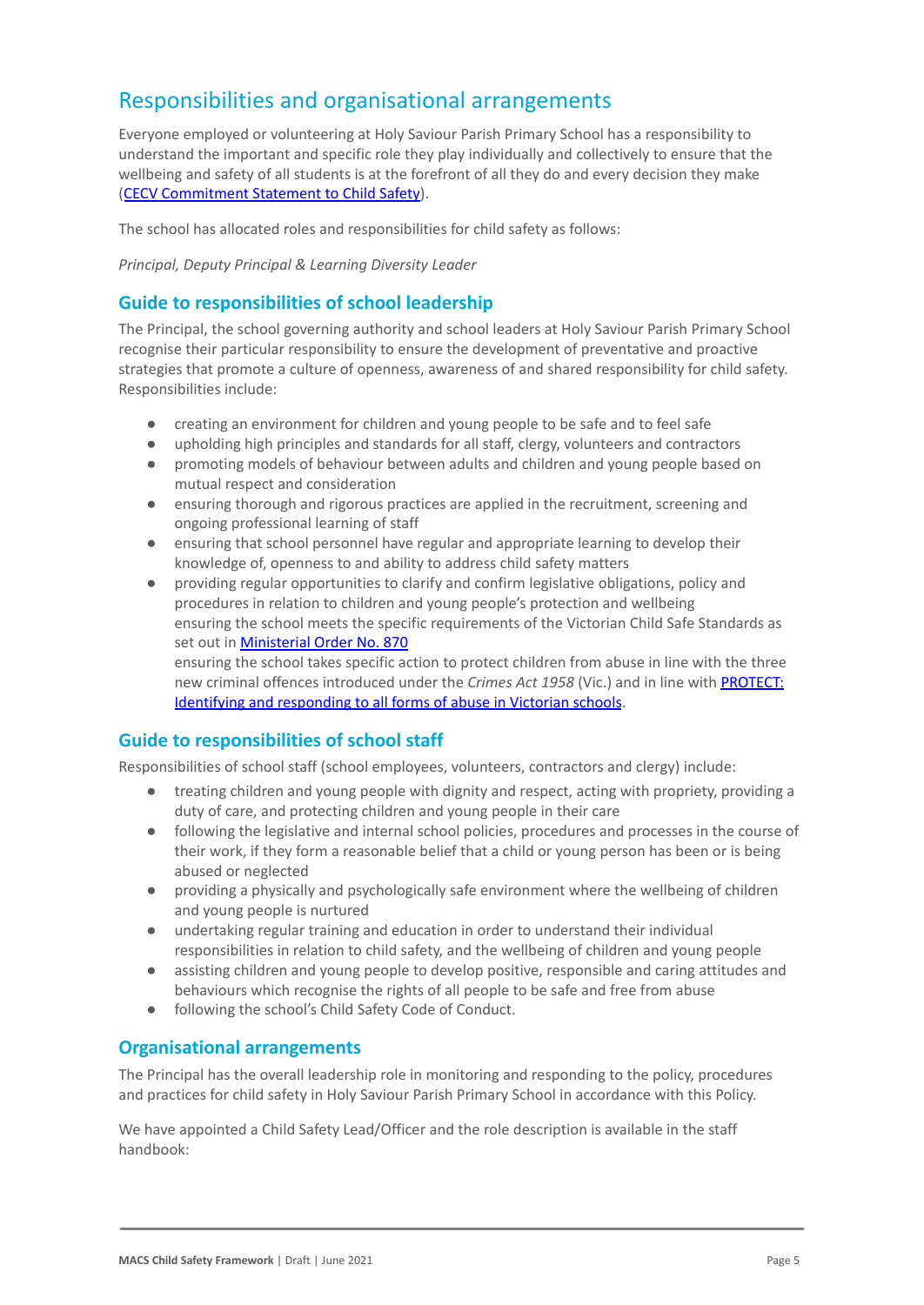- The Child Safety Team assists the Principal.
- The Child Safety Team works in identifying and mitigating risks in child safety.
- The Child Safety Team also supports the Principal to monitor implementation of school policies, procedures and practices and to identify professional learning.

Holy Saviour Parish Primary School's website and newsletter will provide information to keep parents and carers informed of child safety commitments, procedures and arrangements.

# Expectation of our school staff – Child Safety Code of Conduct

At Holy Saviour Parish Primary School, we expect school employees, volunteers, contractors and clergy to proactively ensure the safety of students at all times and to take appropriate action if there are concerns about the safety of any child at the school. All school staff must remain familiar with the relevant laws, the code of conduct, and policies and procedures in relation to child protection, and comply with all requirements. We have developed a **[Child Safety Code of Conduct](https://docs.google.com/document/d/1jlH1tAW9ThiDLJ7EDcMiZ67ZOa3IDmJCaTkk8yw0jEk/edit?usp=sharing)**, which recognises the critical role that school staff play in protecting the students in our care and establishes clear expectations of school employees, volunteers, contractors and clergy for appropriate behaviour with children in order to safeguard them against abuse and/or neglect.

Our Code also protects school staff through clarification of acceptable and unacceptable behaviour.

### Student safety and participation

At Holy Saviour Parish Primary School, we actively encourage all students to openly express their views and feel comfortable about giving voice to the things that are important to them.

We teach students about what they can do if they feel unsafe and enable them to understand, identify, discuss and report their concerns. We listen to and act on any concerns students, or their parents or carers, raise with us.

The curriculum design integrates appropriate knowledge and skills to enhance students' understanding of being safe. Teaching and learning strategies that acknowledge and support student agency and voice are implemented.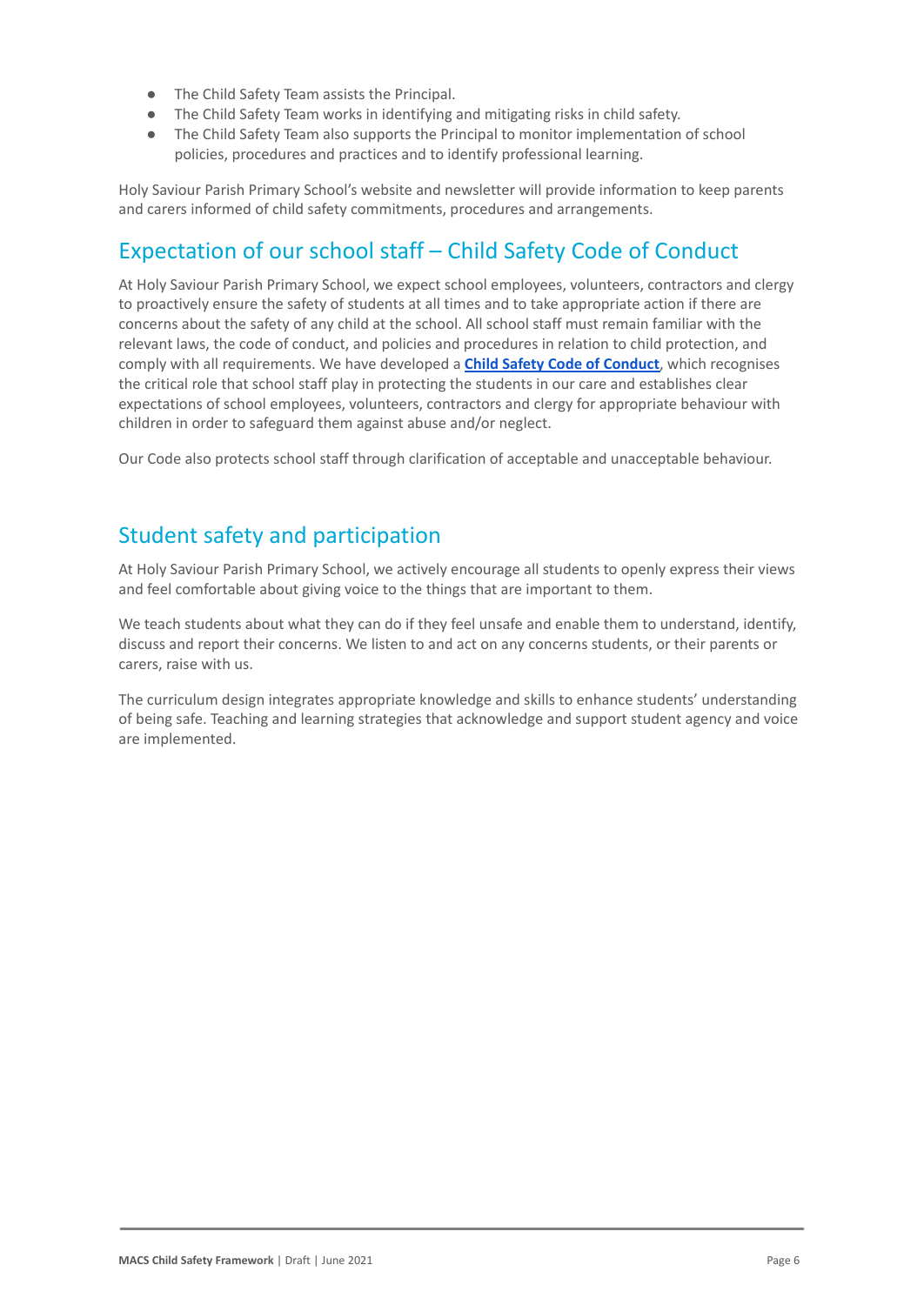We have developed appropriate education about:

- standards of behaviour for students attending our school
- healthy and respectful relationships (including sexuality)
- resilience
- child abuse awareness and prevention.

*Include further relevant details of school practices, curriculum and processes related to student participation and empowerment.*

# Reporting and responding

Our school records any child safety complaints, disclosures or breaches of the Child Safety Code of Conduct, and stores the records in accordance with security and privacy requirements. Our school complies with legal obligations that relate to managing the risk of child abuse under the *Children, Youth and Families Act 2005* (Vic.), the *Crimes Act 1958* (Vic.) and the recommendations of the *[Betrayal of](http://www.parliament.vic.gov.au/fcdc/article/1788) [Trust](http://www.parliament.vic.gov.au/fcdc/article/1788)* report.

Child protection reporting obligations fall under separate pieces of legislation with differing reporting requirements.

Our school's **[PROTECT: Identifying and Responding to](https://docs.google.com/document/d/1_xf6momlYJH-v_o_4q9DY-LZIZa5BrgKa92YTBGW9Cg/edit?usp=sharing) Abuse – Reporting obligations**, updated on 10th August 2021, sets out the actions required under the relevant legislation when there is a reasonable belief that a child at our school is in need of protection or a criminal offence has been committed, and provides guidance and procedures on how to make a report.

Our policy assists staff, volunteers and families to:

- identify the indicators of a child or young person who may be in need of protection
- understand how a reasonable belief is formed
- make a report of a child or young person who may be in need of protection
- comply with mandatory reporting obligations under child protection law, and their legal obligations relating to child abuse and grooming under criminal law.

Our school has also established additional internal procedures and processes to help ensure that appropriate action is taken to respond to concerns about the wellbeing and/or safety of a student.

At Holy Saviour Parish Primary School, if any member of our school community has concerns for a child's safety they need to discuss, they can notify the school Principal, the Deputy Principal or the designated Child Safety Lead/Officer, Learning Diversity Leader.

If the Principal or Child Safety Officer is not available, then it should be discussed with a member of the school leadership team. Alternatively, any member of the school community may report directly to the responsible authority.

The staff member, supported by the Principal or designated Child Safety Officer will follow the step-by-step guide to making a report as outlined in the [Four Critical Actions for Schools: Responding](https://www.education.vic.gov.au/Documents/about/programs/health/protect/FourCriticalActions_ChildAbuse.pdf) [to Incidents, Disclosures and Suspicions of Child](https://www.education.vic.gov.au/Documents/about/programs/health/protect/FourCriticalActions_ChildAbuse.pdf) Abuse.

# Screening and recruitment of school staff

Holy Saviour Parish Primary School will apply thorough and rigorous screening processes in the recruitment of employees and volunteers involved in child-connected work. Our commitment to child safety and our screening requirements are included in all advertisements for such employee, contractor and volunteer positions, and all applicants are provided with copies of the school's Child Safety Code of Conduct and the Child Safety Policy.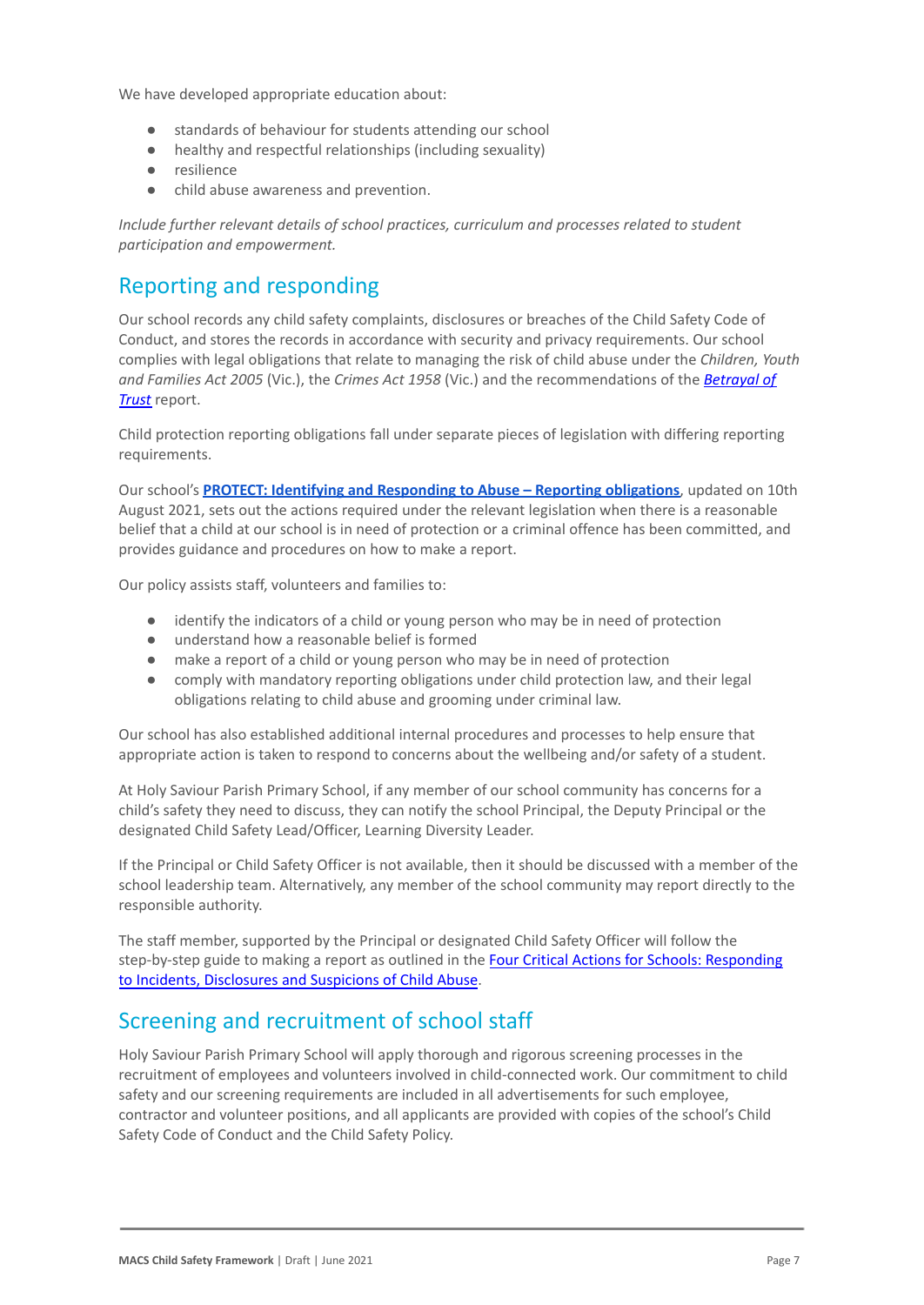Each job description for staff involved in child-connected work has a clear statement that sets out the requirements, duties and responsibilities regarding child safety for those in that role and the occupant's essential qualifications, experience and attributes in relation to child safety and wellbeing.

When recruiting and selecting employees, contractors and volunteers involved in child-connected work, we make all reasonable efforts to gather, verify and record the following information about any person we propose to engage:

- confirm the applicant's Working with Children Check and National Police Check status and/or professional registration (as relevant)
- obtain proof of personal identity and any professional or other qualifications
- verify the applicant's history of work involving children
- obtain references that address the applicant's suitability for the job and working with children.

We will also ensure that appropriate supervision or support arrangements are in place in relation to the induction of new school staff into the school's policies, codes, practices and procedures governing child safety and child-connected work.

We have procedures and processes for monitoring and assessing the continuing suitability of school staff to work with children, including regular reviews of the status of Working with Children Checks and staff professional registration requirements such as Victorian Institute of Teaching (VIT) registration.

Holy Saviour Parish Primary School implements the following CECV guidelines:

- *● Guidelines on the Employment of Staff in Catholic Schools*
- *● Guidelines on the Engagement of Volunteers in Catholic Schools*
- *● Guidelines on the Engagement of Contractors in Catholic Schools*
- *NDIS/External Providers: Guidelines for Schools*.

### Child safety – education and training for school staff

Holy Saviour Parish Primary School provides employees, volunteers and clergy with regular and appropriate opportunities to develop their knowledge of, openness to and ability to address child safety matters. This includes induction, ongoing training and professional learning to ensure that everyone understands their professional and legal obligations and responsibilities, and the procedures for reporting suspicion of child abuse and neglect.

At least annually, our professional learning and training addresses:

- staff's individual and collective obligations and responsibilities for managing the risk of child abuse
- child abuse risks in the school environment
- our school's current child safety standards.

### Risk management

At Holy Saviour Parish Primary School, we are committed to proactively and systematically identifying and assessing risks to student safety across our whole school environment, and reducing or eliminating (where possible) all potential sources of harm. We document, implement, monitor and periodically review our risk management strategies for child safety, and ensure that the strategies change as needed and as new risks arise.

### Relevant legislation

- *Children, Youth and Families Act 2005* (Vic.)
- *Child Wellbeing and Safety Act 2005* (Vic.)
- *Working with Children Act 2005* (Vic.)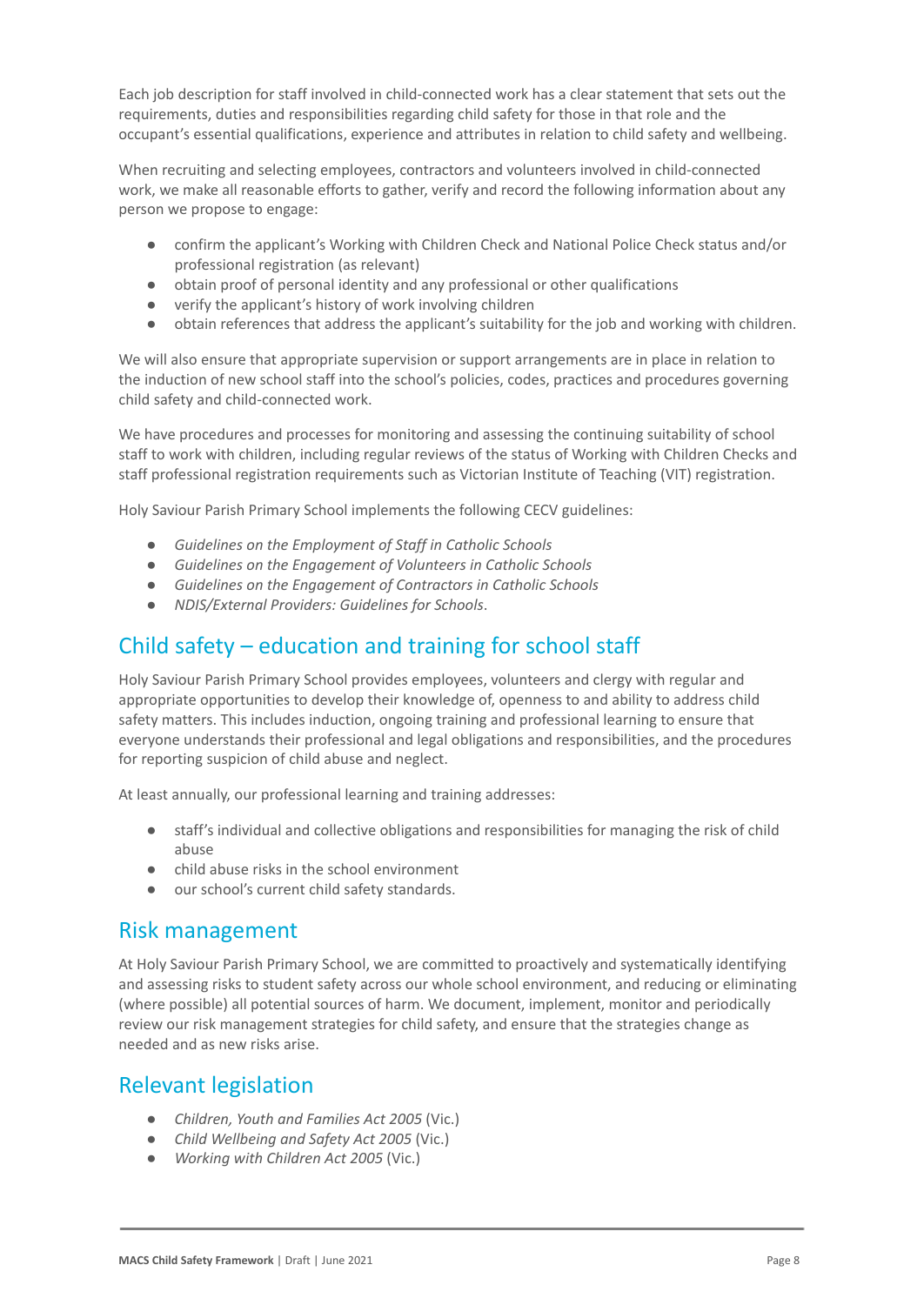- *Education and Training Reform Act 2006* (Vic.)
- *Education and Training Reform Regulations 2017* (Vic.)
- *Equal Opportunity Act 2010* (Vic.)
- *Privacy Act 1988* (Cth)
- *Crimes Act 1958* (Vic.) Three new criminal offences have been introduced under this Act: [Failure to disclose offence](https://www.justice.vic.gov.au/safer-communities/protecting-children-and-families/failure-to-disclose-offence#%3A~%3Atext%3DIn%202014%2C%20the%20law%20in%20Victoria%20was%20changed%2Coffended%20against%20a%20child%20under%2016%20in%20Victoria): Any adult who forms a reasonable belief that a sexual offence has been committed by an adult against a child under 16 has an obligation to report that information to police. Failure to disclose the information to police is a criminal offence. [Failure to protect offence](https://www.justice.vic.gov.au/safer-communities/protecting-children-and-families/failure-to-protect-a-new-criminal-offence-to#%3A~%3Atext%3DFailure%20to%20protect%3A%20a%20new%20criminal%20offence%20to%2Cfrom%20sexual%20abuse%20and%20exposure%20to%20sexual%20offenders): This offence will apply where there is a substantial risk that a child under the age of 16 under the care, supervision or authority of a relevant organisation will become a victim of a sexual offence committed by an adult associated with that organisation. A person in a position of authority in the organisation will commit the offence if they know of the risk of abuse and have the power or responsibility to reduce or remove the risk, but negligently fail to do so.

[Grooming offence](https://www.justice.vic.gov.au/safer-communities/protecting-children-and-families/grooming-offence): This offence targets predatory conduct designed to facilitate later sexual activity with a child. Grooming can be conducted in person or online, for example via interaction through social media, web forums and emails.